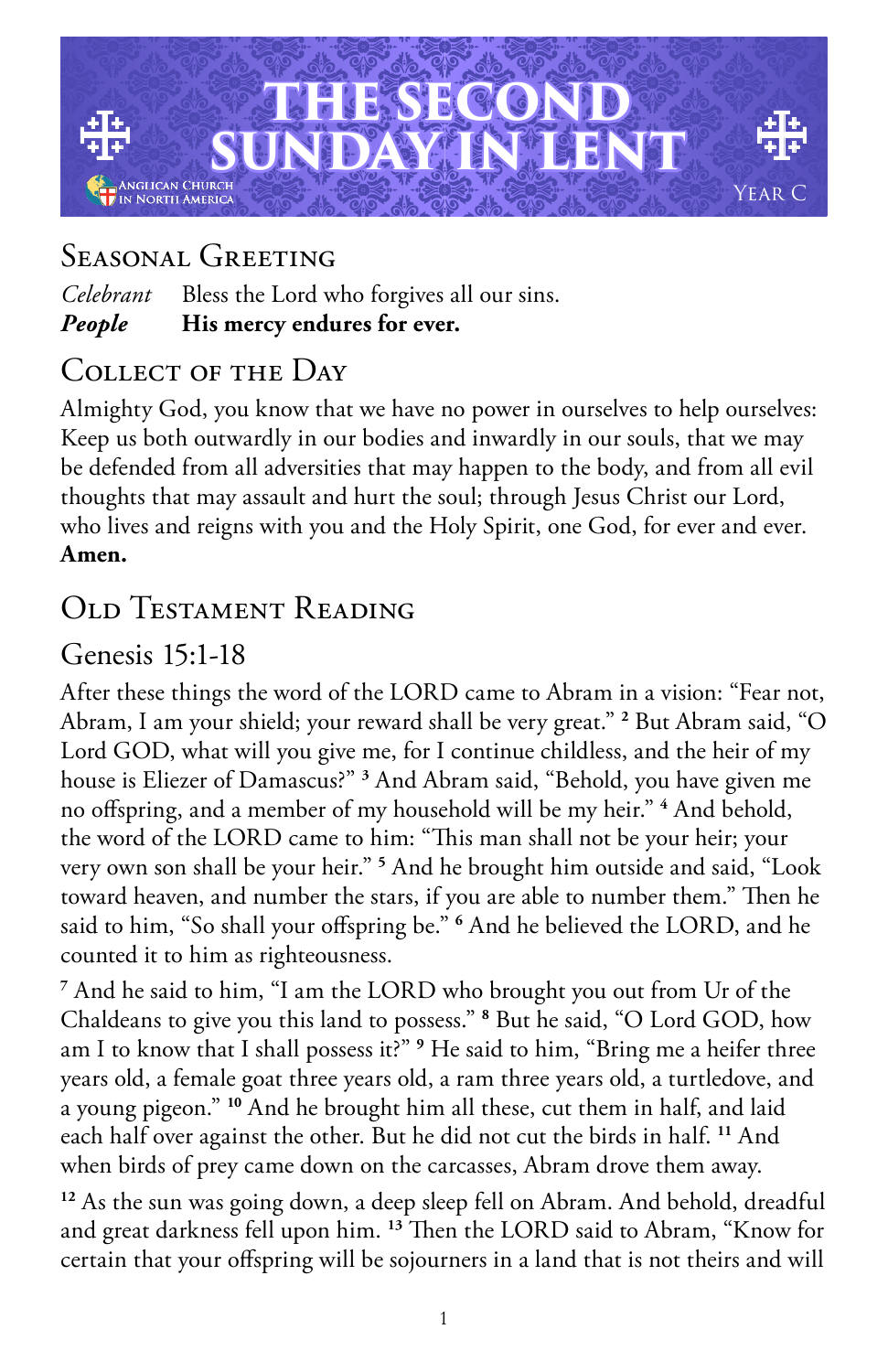be servants there, and they will be afflicted for four hundred years. **<sup>14</sup>** But I will bring judgment on the nation that they serve, and afterward they shall come out with great possessions. **<sup>15</sup>** As for you, you shall go to your fathers in peace; you shall be buried in a good old age. **<sup>16</sup>** And they shall come back here in the fourth generation, for the iniquity of the Amorites is not yet complete."

17 When the sun had gone down and it was dark, behold, a smoking fire pot and a flaming torch passed between these pieces. 18 On that day the LORD made a covenant with Abram, saying, "To your offspring I give this land, from the river of Egypt to the great river, the river Euphrates,

*Reader:* The word of the Lord. *People:* **Thanks be to God.** 

# Psalter Verses

*(In said services, the psalm verses may be placed between the Epistle and the Gospel, with the congregation standing in preparation for the Gospel. At services where there is a hymn or canticle before the Gospel, the psalm might be said between the Old Testament and Epistle, the people seated.)*

## Psalm 27 or 27:9-17

- ( **<sup>1</sup>** The LORD is my light and my salvation; whom then shall I fear? \* The LORD is the strength of my life; of whom then shall I be afraid?
- **<sup>2</sup>** When the wicked, even my enemies and my foes, came upon me to eat up my flesh, \*

they stumbled and fell.

- **<sup>3</sup>** Though a host were encamped against me, yet my heart would not be afraid, \* and though war rose up against me, yet would I put my trust in him.
- **<sup>4</sup>** One thing have I desired of the LORD; one thing I seek: \* that I may dwell in the house of the LORD all the days of my life,
- **<sup>5</sup>** To behold the fair beauty of the LORD, \* and to seek him in his temple.
- **<sup>6</sup>** For in the time of trouble he shall hide me in his tabernacle; \* indeed, in the secret place of his dwelling he shall hide me, and set me high upon a rock of stone.
- **<sup>7</sup>** And now he shall lift up my head \* above my enemies round about me.
- **<sup>8</sup>** Therefore I will offer in his dwelling an oblation with great gladness; \* I will sing and speak praises unto the LORD. )
- **<sup>9</sup>** Hearken to my voice, O LORD, when I cry unto you; \* have mercy upon me and hear me.

<sup>10</sup> You speak to my heart and say, "Seek my face." \*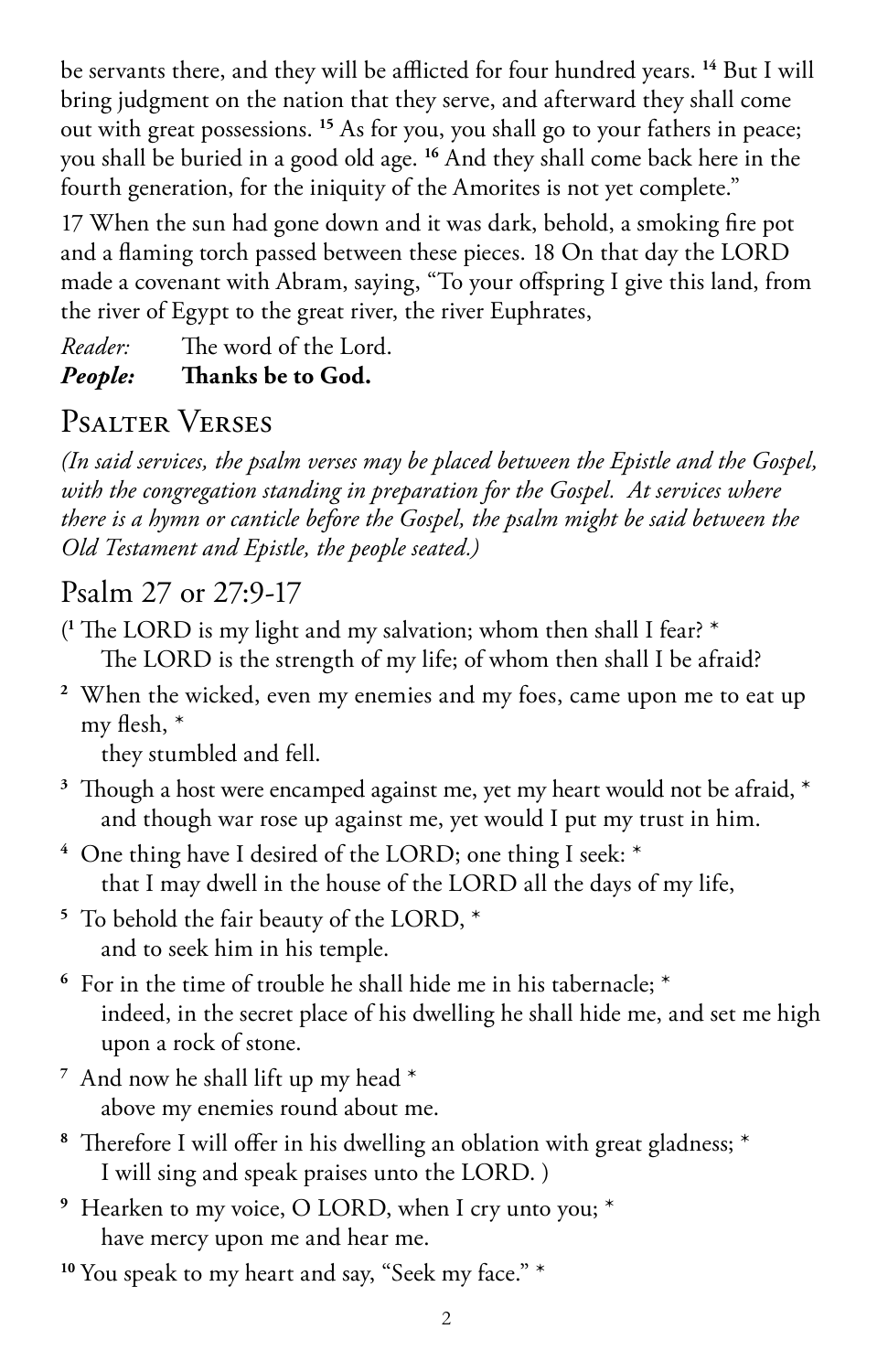Your face, O LORD, will I seek.

- **<sup>11</sup>** O hide not your face from me, \* nor cast your servant away in displeasure.
- **<sup>12</sup>** You have been my helper; \* leave me not, neither forsake me, O God of my salvation.
- **<sup>13</sup>** When my father and my mother forsake me, \* the LORD takes me in.
- **<sup>14</sup>** Teach me your way, O LORD, \* and lead me in the right way, because of my enemies.

**<sup>15</sup>** Deliver me not over to the will of my adversaries, \* for there are false witnesses who have risen up against me, and those who speak wrong.

- **<sup>16</sup>** I would utterly have fainted, \* had I not believed that I would see the goodness of the LORD in the land of the living.
- 17 O wait for the LORD; be strong, and he shall comfort your heart. \* O put your trust in the LORD.

# Epistle Reading

# Philippians 3:17-4:1

Brothers, join in imitating me, and keep your eyes on those who walk according to the example you have in us. **<sup>18</sup>** For many, of whom I have often told you and now tell you even with tears, walk as enemies of the cross of Christ. **<sup>19</sup>** Their end is destruction, their god is their belly, and they glory in their shame, with minds set on earthly things. **<sup>20</sup>** But our citizenship is in heaven, and from it we await a Savior, the Lord Jesus Christ, **<sup>21</sup>** who will transform our lowly body to be like his glorious body, by the power that enables him even to subject all things to himself.

4 Therefore, my brothers, whom I love and long for, my joy and crown, stand firm thus in the Lord, my beloved.

*Reader:* The word of the Lord.

*People:* **Thanks be to God.** 

# The Holy Gospel

*Deacon:* The Holy Gospel of Our Lord Jesus Christ, according to St. Luke. *People:* **Glory to you, Lord Christ.**

## Luke 13:(22-30)31-35

( He went on his way through towns and villages, teaching and journeying toward Jerusalem. **23** And someone said to him, "Lord, will those who are saved